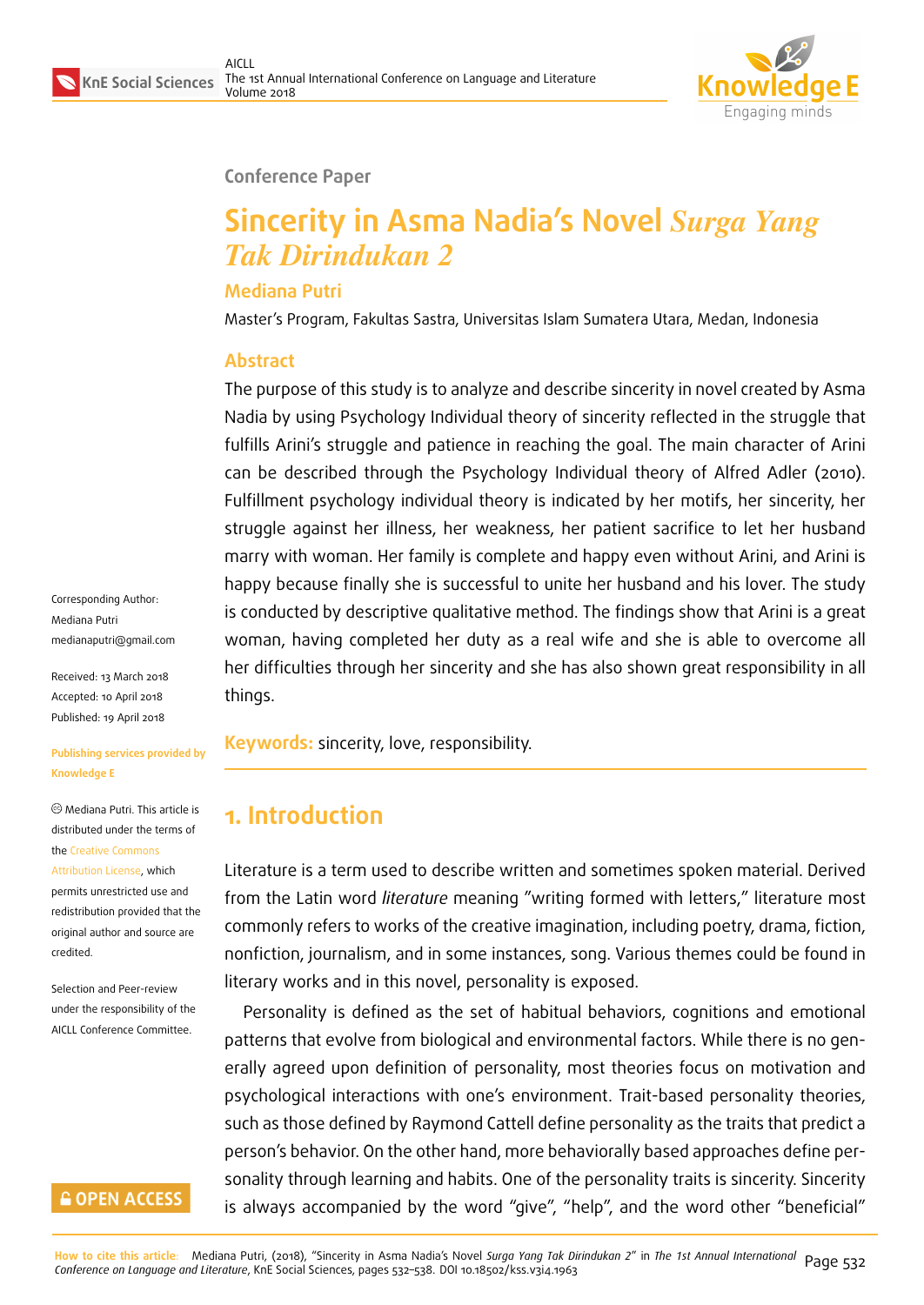work. Sincerity is associated with good intentions in helping. Sincerity appears when the first offender wants to do it, secondly, the offender thinks that this is good to be done. (Goddard, 2001: 668).

Based on the explanation, sincerity can be interpreted as a form of helpful behavior based on good intentions, selflessness, for the benefit of others as well is a form of prosocial behavior. Sincerity and prosocial behavior can be a synonym. Sincerity in the language of psychology is prosocial. Prosocial is defined as a heroic act with the aim of helping others [7]. The definition in the context of social psychology mentions the definition of prosocial as a favorable act of helping others without having to provide an immediate benefit on the person doing the action, and possibly even involving risk for the helpful person[. T](#page-6-0)he term altruism is often used interchangeably with prosocial, but altruism is often used interchangeably with prosocial, but altruism is actually a selfless concern [2].

*Surga yang tak dirindukan 2* is about the Sincerity of the main character. the main character in *Surga yang tak dirindukan 2* is a woman named Arini. Arini is a wife of Prass. *Su[rg](#page-6-1)a yang tak dirindukan 2* is the continuation of the first novel "Surga *yang tak dirindukan*" writtin by Asma nadia. *Surga yang tak dirindukan 2* talks about true sincerity of Arini. Arini is a great woman and she Arini the happines of others, to her personal happiness. Arini lets her husband marry another woman.

## **2. Literature Review**

The writer uses Alfred Adler's " The Psychology Individual theory". According to Adler (2010) man was born in a state of weak body. This condition of helpness leads to inferior feelings (feeling weak or inadequate) and dependence on others. Humans, according to Adler, are socially interdependent beings. Feelings of unity with others existed from the time humans were bon and became the main condition of the health of theur souls. Based on the paradigm then Adler developed his theory which is briefly presented in the following description:

1. Individuality as the subject matter.

Adler (2010)chose the name of Individual psychology in the hope of emphasizing his belief that everyone is unique and can not be broken (Alwisol, 2005: 90). Individual psychology emphasize the unity of personality. According to Adler each person is a configuration of unique motifs, traits, values, and each of his behaviors exhibits the distinctive features of his individual lifestyle, directed at a particular purpose.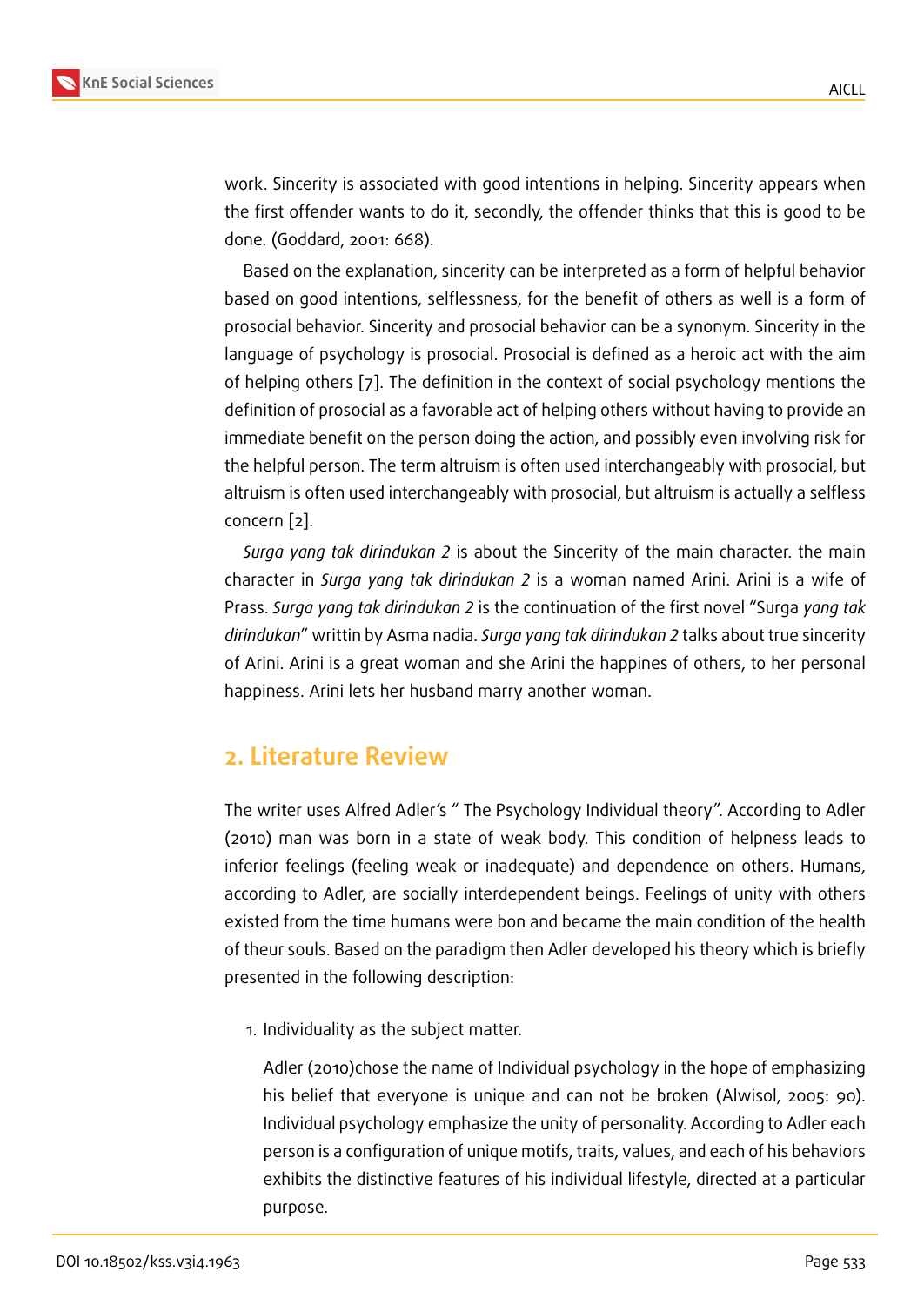

2. Awareness and Unconsciousness

Adler views the unity (unity) of personality also occurs between consciousness and unconsciousness (Alwisol, 2005: 92). According to Adler, unconscious behavior is part of the final goal that has not been formulated and not yet clearly understood. Adler rejects the view that consciousness and unconsciousness are the parts that work together in a unify system. The conscious mind, according to Adler, is anything that the individual understands and perceives and can help the struggle to achieve success, whereas anything that does not help it will be pressed into unconsciousness, whether the mind is conscious or not one's goal is to be super or achieve success. If Freud used the iceberg as an illustration depicting the relationship and comparison between the conscious and the unconscious, Adler uses the tree and root crown illustrations, both evolving in different directions to achieve the same life.

3. Two Main Impetus

In each individual there are two main thrusts, which encourage and underlies all his behavior, namely:

- a. Community encouragement, which encourages people to act for the benefit of others.
- b. The impulse of ego, which encourages human beings to act for their own sake.
- 4. The Struggle to Superior Direction

The individual begins his life with a physical weakness that creates an inferior feeling. It is this feeling that then becomes the driving force for his success and does not yield to his inferiority. Adler argues that humans begin life on the basis of the strength of the struggle that is activated by neonatal physical weakness (Alwisol, 2005: 95). Physical weakness leads to inferior feelings. Individuals whose unhealthy souls develop an overwhelming sense of inferiority and seek to compensate by making goals personal superiority. Conversely, a healthy person's soul is motivated by the normal feelings of inadequacy and high social interest. They struggle to be successful, referring to the perfection and happiness of anyone. Alwisol (2005: 96) summarizes Adler's conception of the struggle to reach the final goal as personal compensation and as social interest in the following flow chart.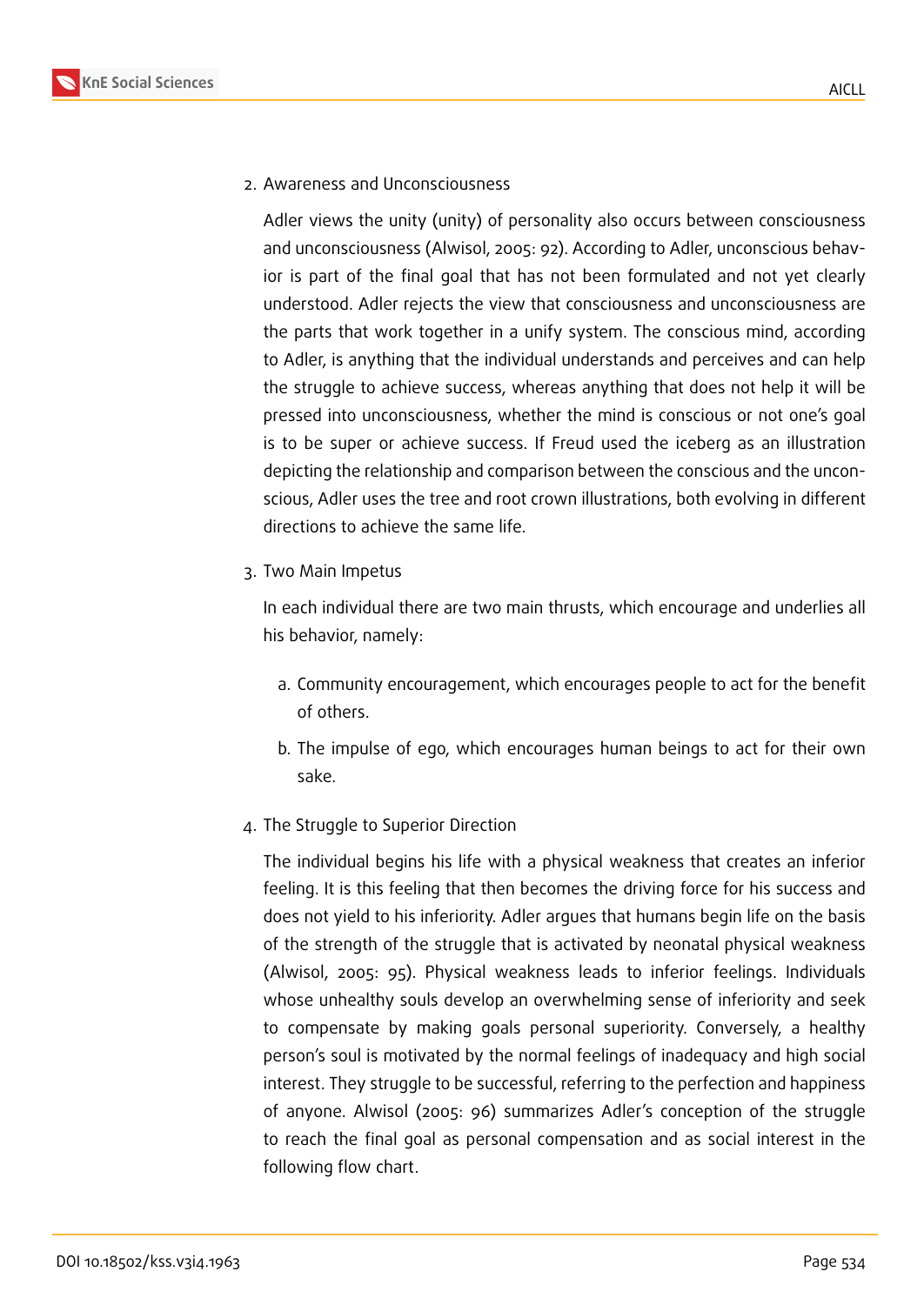## **3. Research Method**

This researh is library research that uses descriptive qualitative research as design of the research. Jeane states "the aim of descriptive qualitative research is to clarify the nature of phenomenon in a specified, static context while viewed from a specific, fixed perspective" ( Jeane, 1999: 153)

The source of the data in this research consist of two type. There are primary data and secondary data. Khotari states "The *primary data* are those which collected a fresh and for the first time, and thus happen to be original in character, the *secondary data,* on the other hand, are those which have already been collected by someone else and which have already been passed through the statistical process" (Khotari, 1990:95). In the research, the primary data is *Surga Yang Tak Dirindukan 2* written by Asma Nadia. The secondary data is documents, script and other relevant sources that are related to the topict.

To analyze the humanistic personality, the writer uses content analysis as technique of analyzing the data. Khatori states "content- analysis consists of analysing the contents of all other verbal materials which can be either spoken or printed" (Khatori, 1990: 110).

### **4. Discussion**

The main character in *Surga Yang Tak Dirindukan 2* is Arini.

Where is the peak of sincerity of women? first, Arini thought the highest point of a wife's clarity as when she was able to her husband marry again. [6]

The data above shows the problems experienced by Arini with her husband. [Ar](#page-6-2)ini gave up her husband to marry Meirose. Arini has sincerity personality. Her motif is to unite her husband and his lover.

Adler views the unity (unity) of personality also occurs between consciousness and unconsciousness (Alwisol, 2005: 92). According to Adler, unconscious behavior is part of the final goal that has not been formulated and not yet clearly understood. Adler rejects the view that consciousness and unconsciousness are the parts that work together in a unify system. The conscious mind, according to Adler, is anything that the individual understands and perceives and can help the struggle to achieve success, whereas anything that does not help it will be pressed into unconsciousness, whether the mind is conscious or not one's goal is to be super or achieve success.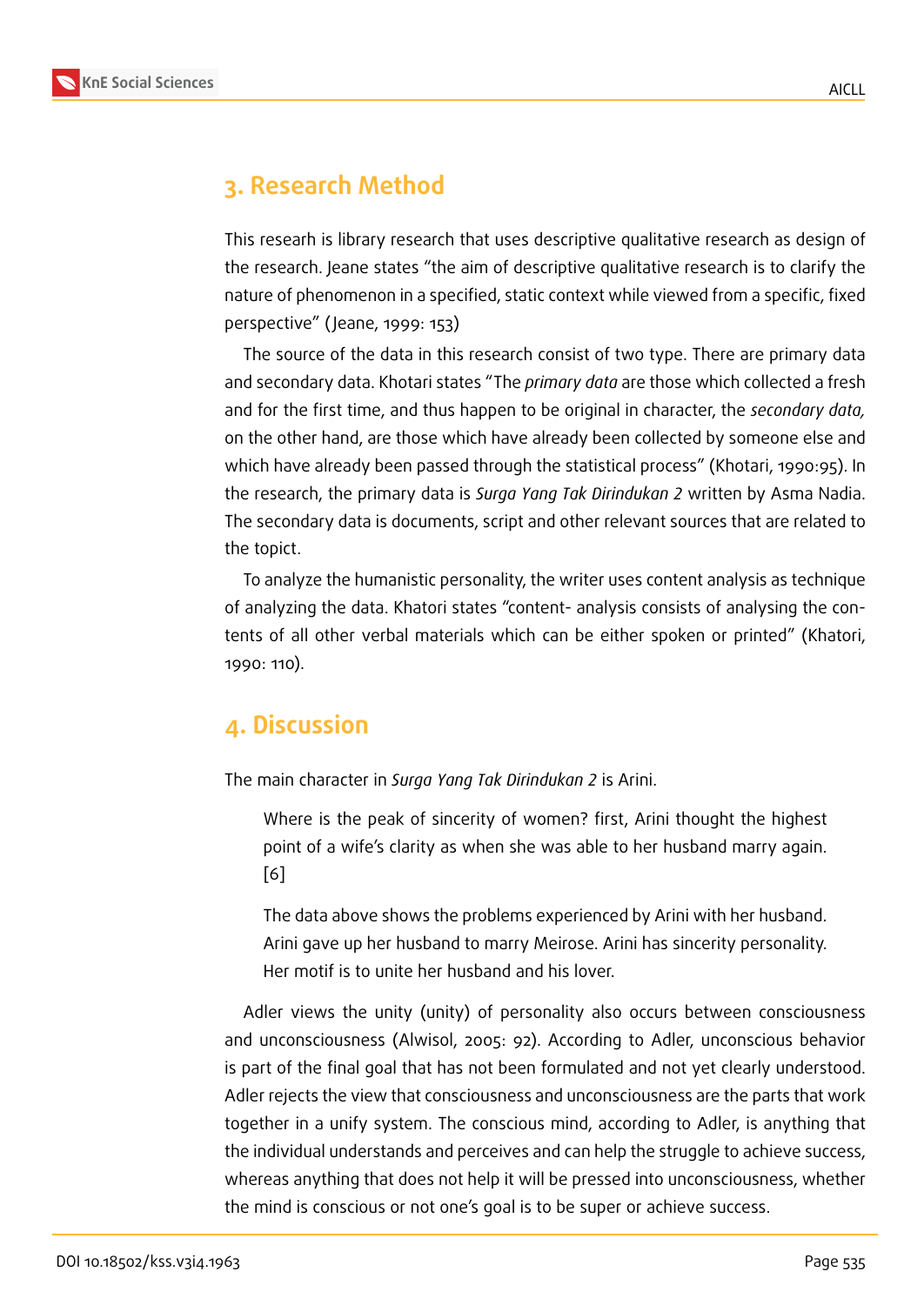Arini stunned.

"Just a few more days, dock. "

Prayers and hope so far to find a new Meirose missed. He can not lose great. More now he is sure more than ever, they need Mei. [6]

Such is the struggle of an Arini looking for Meirose's traces, to be the mother of the children. Arini now realizes her condition and she is trying [to](#page-6-2) do something beneficial for her husband and kid. She knows for sure that her disease cannot be cured any more and she does not want to leave them with misery or suffering. By this an idea comes to her mind that she has to find someone who could replace her and that is Meirose.

In each individual there are two main thrusts, which encourage and underlie all his behavior, namely:

- a. Community encouragement, which encourages people to act for the benefit of others.
- b. The impulse of ego, which encourages human beings to act for their own sake.

But she can not budge with her physical condition. No, before meeting Pras and Meirose. Bridging the love that he believes is still there, and can be rebuilt. True, Pras loves Arini more than any women. It has also been proven by Pras's attitude since May has gone. Beliefs that also dampen all the anger and disappointment and the tears that were present plus the fact he could go to god at any time. [6]

Arini has stage 4 of cancer and her life will not be long. Arini does not want Nadia not to have a mother. Arini wants Meirose to become [Ar](#page-6-2)ini. Arini knows that her physical condition is getting worse. No one could save her from her fatal destiny. She is angry and tries to rebel but she could do nothing. She is disappointed as she could not make her family happy; she is passing away. She wants May to be with them, either while she is alive or after she is gone.

The individual begins his life with a physical weakness that creates an inferior feeling. It is this feeling that then becomes the driving force for his success and does not yield to his inferiority. Adler argues that humans begin life on the basis of the strength of the struggle that is activated by neonatal physical weakness (Alwisol, 2005: 95). Physical weakness leads to inferior feelings. Individuals whose unhealthy souls develop an overwhelming sense of inferiority and seek to compensate by making goals personal superiority. Conversely, a healthy person's soul is motivated by the normal feelings of inadequacy and high social interest. They struggle to be successful,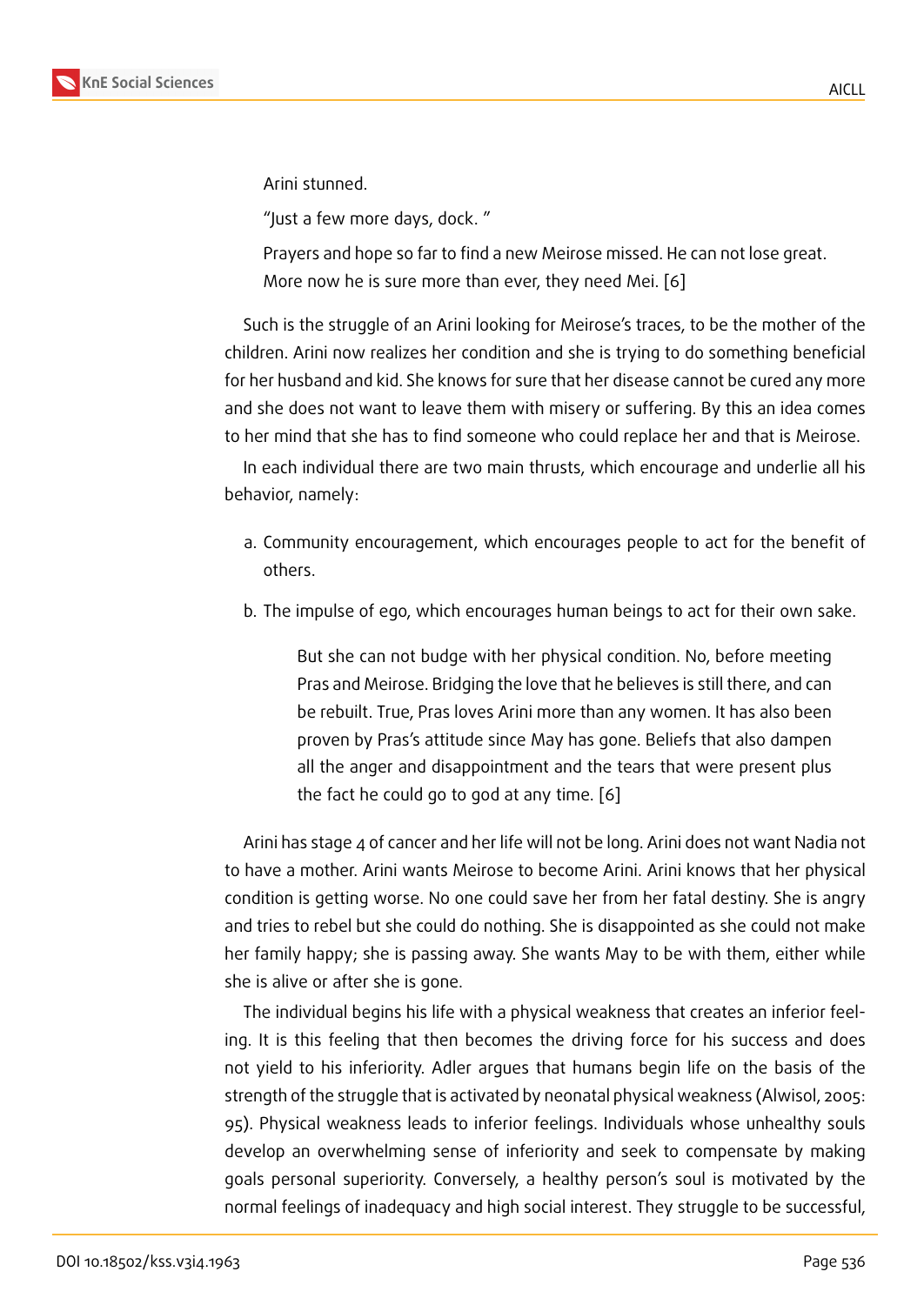referring to the perfection and happiness of anyone. Alwisol (2005: 96) summarizes Adler's conception of the struggle to reach the final goal as personal compensation and as social interest in the following.

There is still time to pray and hope this is just a mistake. Nor is the possibility of laboratory results confused.

But the second doctor's firmness, made Arini giddy.

"the first doctor's diagnosis is correct".

Cervical cancer.

A Severe pain in the stomach is not just a suggestion or an inner stress because of the fear of receiving a verdict like mother's deceased. Nor is it anything else. Chance of healing.?

Inoperable, doc?

Pras would not mind, even if his wife's womb had to be removed. [6]

Arini suffers from cancer but she keeps it all secret from Pras, all done so that her husband is not worried. This is the greatness of her soul. She does n[ot](#page-6-2) want other people suffer because of her. She bears all by her own self. The doctor has got a pessimistic view on her recovery and she has to swallow up all the hardship, sadness, frustration and agony without being known by others, including her husband.

## **5. Conclusions**

The main character of Arini can be described through the Psychology Individual theory of Alfred Adler. Fulfillment of individual psychology is indicated by Arini's motifs, her sincerity, her struggle against her illness, sacrifice to let her husband marry other woman. She knows that she will be able to make her husband happy as she is suffering from a fatal disease. She tries hard to make her husband and her kid happy. She knows for sure that her husband and her daughter will be very sad when she is gone. She knows that they would not endure her passing away. Therefore, she knows that Meirose is the right person to replace her position in the family. She tries hard to get Meirose. This is a true sincerity, a model to be attended to by every person. Sincerity means that one has to let things possessed go.